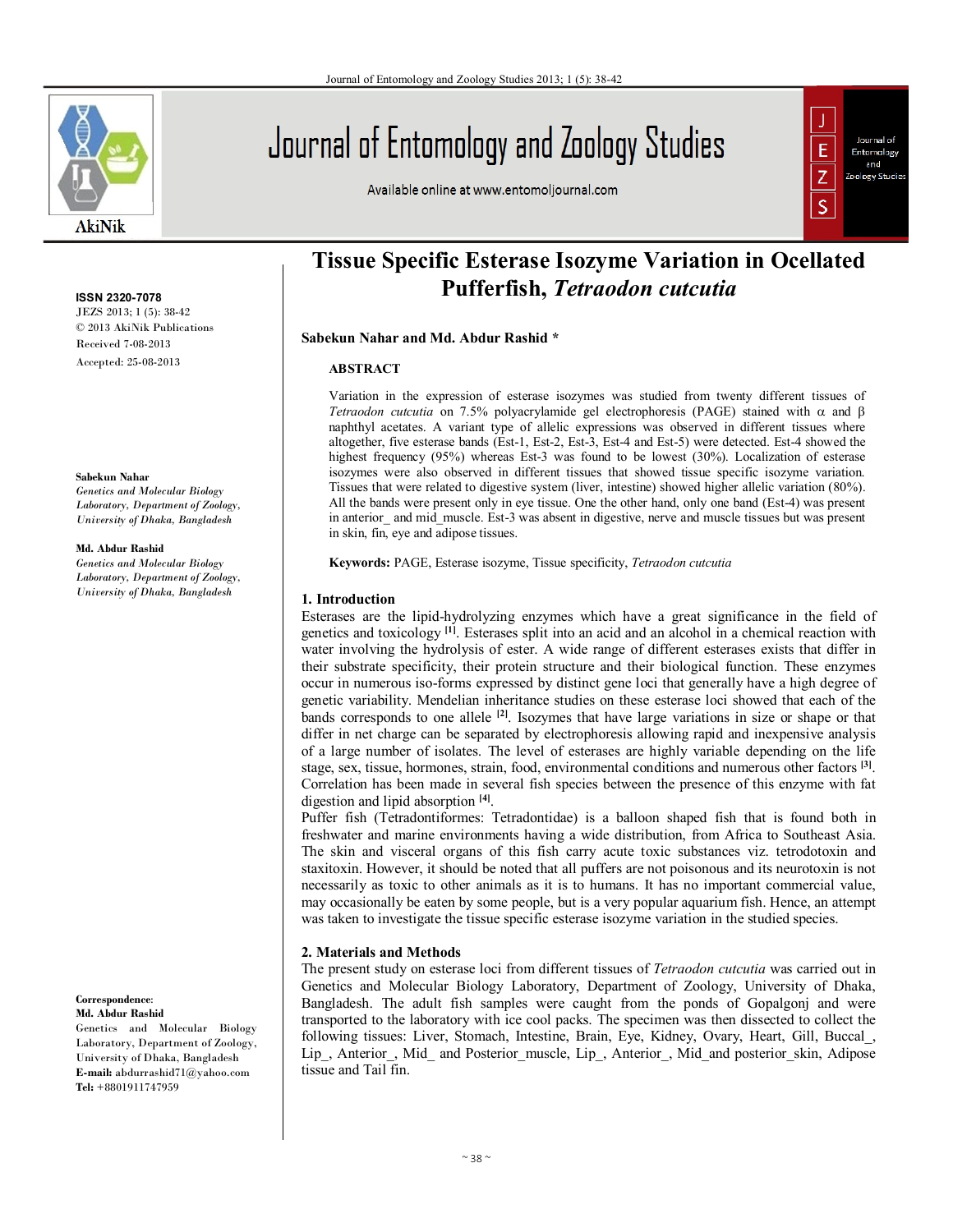Each tissue was squashed in TBE buffer (40 µl) and aliquots from each sample (15 µl) were loaded on the separate gel slots for electrophoresis after centrifuged at 12500 rpm for 15 min. The electrophoresis was done on the continuous supply of 120 V and 300 mA. The entire technique for polyacrylamide gel electrophoresis (PAGE) was followed as that of Shahjahan *et al*. **[5]** and the electrophoretic bands of esterase isozymes resulting from stained gel with  $\alpha$  and  $\beta$  naphthyl acetates were assigned to increasing numbers based on decreasing mobility following Richardson **[6]** . The experiment was repeated to standardize the result with different specimens. As there was no significant variation in each repetition, only one repetition was subjected to analysis.

#### **3. Results and Discussion**

Attempts were made to have a comprehensive picture of esterase isozyme variation from different squashed tissues of the studied species in terms of switch on or off of the specific allele and also the intensity variation, the result of which were as follows:



**Fig 1:** Esterase isozyme banding pattern in different tissues of *Tetraodon cutcutia* stained with both α and β naphthyl acetates by using 7.5% polyacrylamide gel electrophoresis (PAGE). Lane indicates 1- Liver, 2- Stomach, 3- Intestine, 4- Buccal muscle, 5- Lip muscle, 6- Lip skin, 7- Gill, 8- Brain, 9- Anterior skin and 10- Mid skin, 11- Posterior skin, 12- Anterior muscle, 13- Mid muscle, 14- Posterior muscle, 15- Eye, 16- Kidney, 17- Ovary, 18- Heart, 19- Adipose tissue and 20- Tail fin. "→" mark represents esterase band with number (allele) and relative mobility (in superscript)

**Table 1:** Electrophoretic banding pattern showing the staining intensities of esterase isozymes from different tissues of *Tetraodon cutcutia* collected from Gopalgonj (scored from both α and β naphthyl acetates stained gels).

| $Locus \rightarrow$ |                  | $Est-1$                  | $Est-2$                  | $Est-3$                  | $Est-4$        | $Est-5$                  | <b>T1</b> |
|---------------------|------------------|--------------------------|--------------------------|--------------------------|----------------|--------------------------|-----------|
| SI.                 | <b>Tissues</b>   | $1.47 \pm 0.02$          | $1.00 + 0.01$            | $0.64 \pm 0.01$          | $0.31 + 0.02$  | $0.13 \pm 0.01$          |           |
| 1                   | Liver            | D                        | D                        |                          | D              | D                        | 80        |
| $\overline{2}$      | Stomach          | M                        | $\overline{a}$           | $\overline{\phantom{0}}$ | $\overline{a}$ |                          | 20        |
| 3                   | Intestine        | D                        | M                        | $\overline{\phantom{0}}$ | D              | D                        | 80        |
| $\overline{4}$      | Buccal muscle    | $\overline{\phantom{a}}$ | $\blacksquare$           | $\overline{\phantom{0}}$ | M              | M                        | 40        |
| 5                   | Lip muscle       | M                        | M                        | $\overline{\phantom{0}}$ | D              | D                        | 80        |
| 6                   | Lip skin         | F                        | D                        | $\overline{a}$           | D              | D                        | 80        |
| $\overline{7}$      | Gill             | F                        | M                        | -                        | F              | M                        | 80        |
| 8                   | Brain            | F                        | M                        | $\overline{\phantom{0}}$ | M              | M                        | 80        |
| 9                   | Anterior skin    | $\overline{\phantom{a}}$ | F                        | D                        | D              | D                        | 80        |
| 10                  | Mid skin         | $\overline{\phantom{a}}$ | $\overline{\phantom{a}}$ | M                        | D              | D                        | 60        |
| 11                  | Posterior skin   | $\overline{\phantom{0}}$ | $\overline{\phantom{a}}$ | M                        | D              | D                        | 60        |
| 12                  | Anterior muscle  |                          |                          | $\overline{a}$           | F              | $\overline{\phantom{0}}$ | 20        |
| 13                  | Mid muscle       | $\overline{\phantom{0}}$ | $\overline{\phantom{0}}$ | $\overline{a}$           | M              | $\overline{\phantom{0}}$ | 20        |
| 14                  | Posterior muscle | $\overline{a}$           | $\overline{\phantom{a}}$ | $\overline{a}$           | M              | М                        | 40        |
| 15                  | Eye              | M                        | D                        | F                        | D              | D                        | 100       |
| 16                  | Kidney           | D                        | M                        | $\overline{a}$           | D              | D                        | 80        |
| 17                  | Ovary            | F                        | F                        | $\overline{a}$           | D              | D                        | 80        |
| 18                  | Heart            | D                        | M                        | $\overline{a}$           | M              | M                        | 80        |
| 19                  | Adipose tissue   | $\overline{a}$           | D                        | F                        | D              | D                        | 80        |
| 20                  | Tail fin         | $\overline{\phantom{a}}$ | M                        | F                        | D              | D                        | 80        |
| C1                  |                  | 55                       | 65                       | 30                       | 95             | 85                       | 66        |

(-, F, M and D denote absent, faint, medium and deep stained bands; T1 represents the frequency (%) of esterase bands (out of five bands) present in a certain tissue of above mentioned species; C1 personates the frequency (%) of each esterase band in all selected tissues)

#### **3.1. Liver**

Altogether, four esterase bands (Est-1, Est-2, Est-4 and Est-5) were found in liver, all of which were deep stained indicating higher esterase activity. Four esterase bands were also observed in the same tissue of *Oreochromis niloticus* **[5]** , *Heteropneustes fossilis* **[7]** , *Notopterus chitala* **[8]** and of *Clarias gariepinus* **[9]** . However, five and two bands were observed in *C. batrachus* **[9]** and in *N.* 

# **3.2. Stomach**

*notopterus* **[8]** respectively.

Only one esterase band (Est-1) was found in stomach which was medium stained. Five, four, three and two bands were observed in *C. batrachus* **[9]** , *O. niloticus* **[5]** , *C. gariepinus* **[9]** & *H. fossilis* **[7]** and in *N. notopterus* & *N. chitala* **[8]** in order.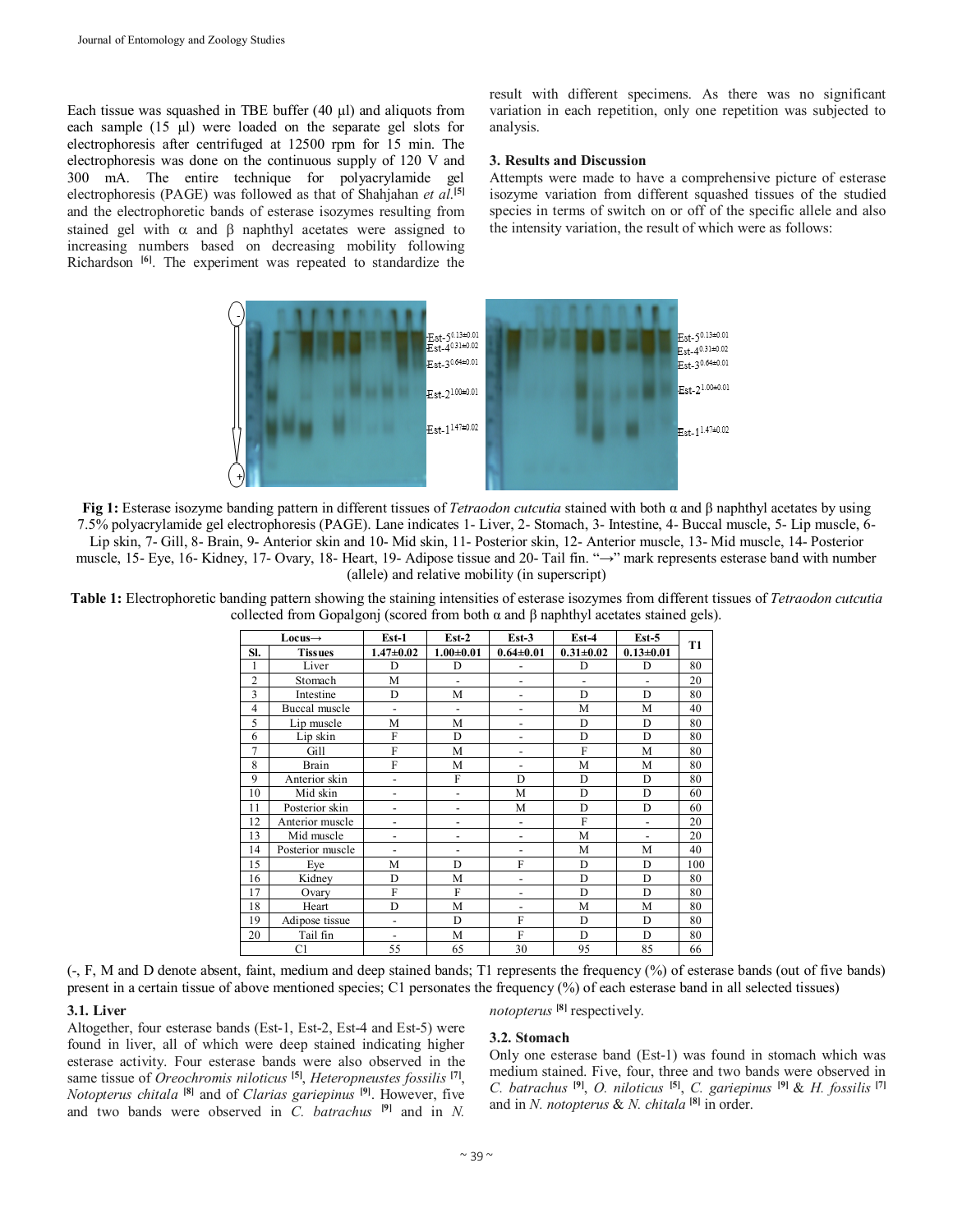# **3.3. Intestine**

#### As like liver tissue, intestine also showed four esterase bands (Est-1, Est-2, Est-4 and Est-5), all of which were deep stained except Est-2, which was medium stained. Three esterase bands were also observed in the same tissue of *H. fossilis* **[7]** .

# **3.4. Gill**

Total four esterase bands (Est-1, Est-2, Est-4 and Est-5) were found in gill tissue, of which Est-1 and Est-4 were faint stained and rest of the bands were medium stained. Two bands were found both in the gill of *C. batrachus* and *C. gariepinus* **[9]** whereas only one band in *H. fossilis* **[7]** .

# **3.5. Brain**

Altogether, four esterase bands (Est-1, Est-2, Est-4 and Est-5) were found in brain, of which Est-1 was faint stained and rest of all were medium stained. Three bands were observed in *H. fossilis* **[7]** and *N. chitala* **[8]** and two bands in *N. notopterus* **[8]** and *O. niloticus* **[5]** .

#### **3.6. Eye**

All the bands (Est-1, Est-2, Est-3, Est4 and Est-5) were present only in eye tissue, of which Est-3 was faint stained, Est-1 was medium stained and rest of all were deep stained. Two bands were found in *N. notopterus* **[8]** and *O. niloticus* **[5]** whereas only one band in *H. fossilis* **[7]** and *N. chitala* **[8]** .

# **3.7. Kidney**

As like liver, four esterase bands (Est-1, Est-2, Est-4 and Est-5) were also found in kidney, of which Est-1 was faint stained, Est-2 was medium stained and rest of two were deep stained. Three bands were observed in *C. batrachus* and *C. gariepinus* **[9]** and in *H. fossilis* **[7]** .

# **3.8. Ovary**

Altogether four esterase bands (Est-1, Est-2, Est-4 and Est-5) were found in ovary, of which Est-1 & Est-2 were faint stained and rest of two were deep stained. Higher esterase activity in ovary might be due to embryonic activity as like *Lepomis cyanellus* and *Erimoizon sucetta* **[10]** .

# **3.9. Heart**

Total four esterase bands (Est-1, Est-2, Est-4 and Est-5) was found in heart, of which Est-1 was deep stained and rest of all were medium stained. Four, three and two bands were observed in *C. gariepinus* **[9]** & *H. fossilis* **[7]** , *O. niloticus*<sup>5</sup> and in *N. notopterus* & *N. chitala* **[8]** in order.

#### **3.10. Lip skin**

Expression of esterase isozymes in lip skin was more or less same as liver tissue (Est-1, Est-2, Est-4 and Est-5) but Est-1 was faintly stained.

#### **3.11. Anterior skin**

Four esterase bands (Est-2, Est-3, Est-4 and Est-5) were also found in anterior skin of which Est-2 was faint stained and rest of all were medium stained. It was noticed that Est-1 was expressed in the lip skin, but was absent in the other part of the studied skin (anterior\_, mid and posterior skin).

# **3.12. Mid skin**

Only three esterase bands (Est-3, Est-4 and Est-5) were found in mid skin of which Est-3 was medium stained and rest of two were deep stained.

#### **3.13. Posterior skin**

As like mid skin, posterior skin also showed three esterase bands (Est-3, Est-4 and Est-5), the staining intensity of which were more or less same as mid skin. Both mid\_and posterior\_skin lack Est-1 as well as Est-2 showing a differential expression from anterior to posterior part of the body.

# **3.14. Buccal muscle**

Two medium stained esterase bands namely Est-4 and Est-5 were present in buccal muscle. One and two bands were observed in *C. batrachus* and *C. gariepinus* accordingly **[9]** .

# **3.15. Lip muscle**

Same as liver and intestine, lip muscle also expressed four esterase bands (Est-1, Est-2, Est-4 and Est-5) but their staining intensity varied as Est-1 and Est-2 were medium stained.

# **3.16. Anterior muscle**

Only one esterase band (Est-4) was found in anterior muscle which was faint stained. Single band was also observed in *N. notopterus*  & *N. chitala* **[8]** , whereas two and four bands in *C. batrachus* and *C. gariepinus* accordingly **[9]** .

# **3.17. Mid muscle**

As like anterior muscle, mid muscle also showed only one esterase band (Est-4) but it was medium stained. Four esterase bands were observed in the same tissue of both *C. batrachus* and *C. gariepinus***[9]** .

#### **3.18. Posterior muscle**

Unlike anterior and mid muscle, two esterase bands namely Est-4 and Est-5 were found in posterior muscle both of which were medium stained. One, two and three bands were observed in *N. notopterus* & *N. chitala* **[8]** , *C. batrachus* and *C. gariepinus* in order **[9]**. Slightly greater activity of this enzyme was observed from anterior to posterior muscle.

#### **3.19. Adipose tissue**

Altogether four esterase bands (Est-2, Est-3, Est-4 and Est-5) were found in adipose tissue of which Est-3 was faint stained and rest of all were deep stained. This enzyme may be of particular importance because fish utilize lipid/fat as their main nutritional source rather than carbohydrate and protein especially during the later developmental stages **[4]** .

# **3.20. Tail fin**

Tail fin showed four esterase bands (Est-2, Est-3, Est-4 and Est-5) of which Est-3 was faint stained, Est-2 was medium stained and rest of two were deep stained. Two and four esterase bands were observed in the larvae and adult of *H. fossilis* **[7]** .

Altogether, five esterase bands were observed from the different tissues of *Tetraodon cutcutia* that could be specific for this species. Eight, seven and six esterase bands were observed in different tissues of *O. aureus* **[11]** , *Megalobrana mblycephala* **[12]** and of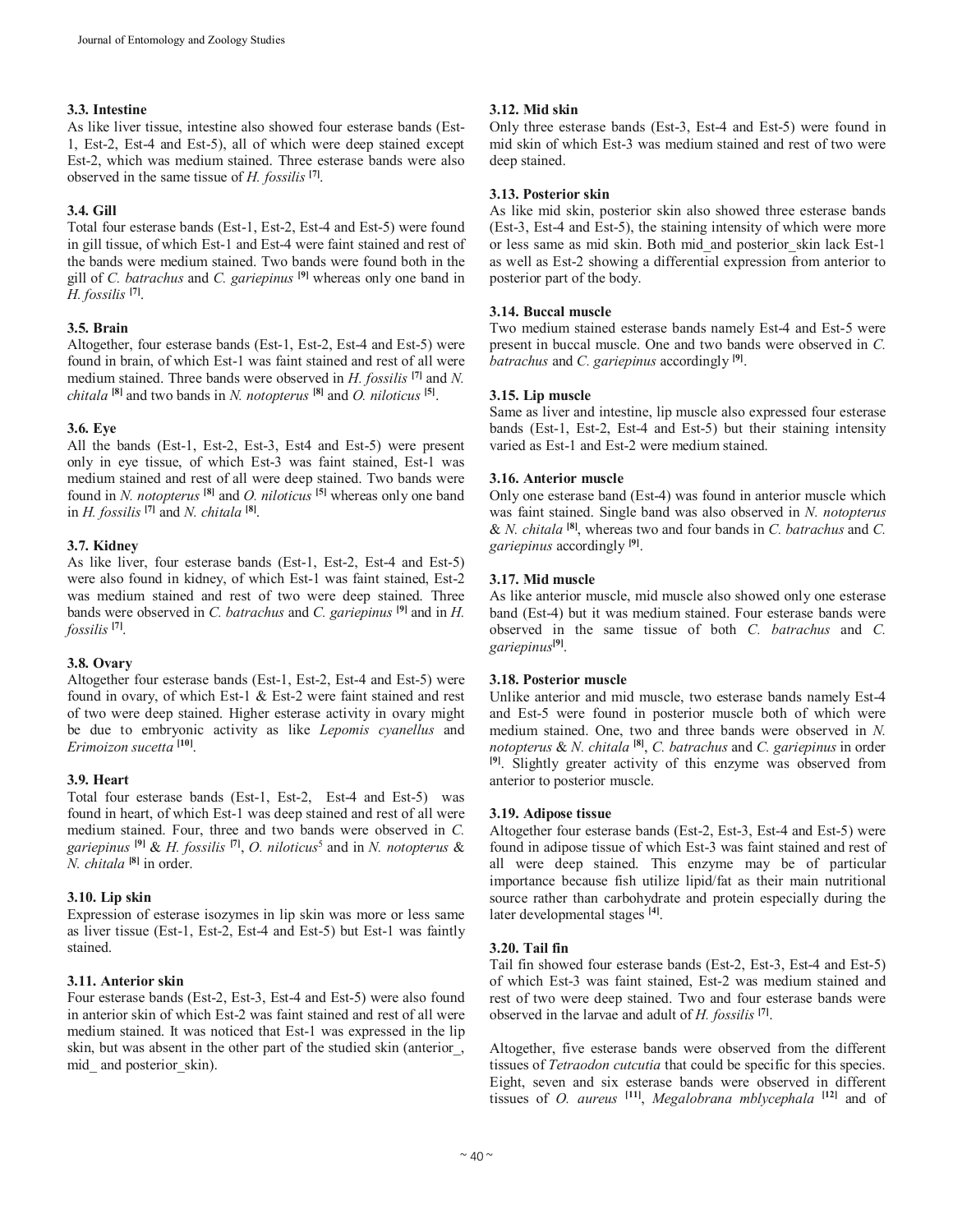*Ictalurus punctatus* **[13]** respectively. However, number of bands may or may not vary within the species of same genus. As for example six and four esterase bands were observed in *Clarias batrachus* and *C. gariepinus* accordingly **[9]** while, four bands were found both in *N. notopterus* & *N. chitala* **[8]** . Five esterase bands were also observed from the different tissues of *O. niloticus* **[5]** and of *Pangasius hypophthalmus* **[14]** but the banding pattern varied in different tissues.

A variant type of allelic expression of these isozymes was observed from different tissues. As for example, all the bands were present only in eye tissue while maximum tissues showed four esterase bands. One the other hand only one band (Est-4) was present in anterior muscle and mid muscle. Localization of esterase isozymes was clearly visible in different tissues in aspect of allelic expression and intensity variation (Figure-1).

Strong enzymatic action was seen in liver and intestine but weak in stomach. Hirj and Courtney **[15]** found strong enzymatic activity in the upper and middle portion of the intestine where as weak in the lower intestine of the perch fish *Perca fluvitalis*. The differences might be due to differential feeding habit with the presence of digestive esterases.

In brain, four alleles were to be expressed indicating higher enzymatic action. Many researchers observed frequently the high activity of esterase in the brain of different species **[16]** . Specific allele in specific tissues showed higher esterase activity due to biological need of that tissue specific function **[9]** . It is also mentionable that an organism may develop resistance to insecticides by producing large amount of specific esterases which either breakdown the insecticide molecules or bind them so tightly that they cannot function **[7]** .

It is important to note that certain bands were absent in one tissue, while the other bands were present in other tissues. As for example, Est-3 was absent in digestive, nerve and muscle tissues but was present in skin, fin, eye and adipose tissue. The location and function of the various esterase forms could vary from tissue to tissue and depend on the physiological demands of each system **[17]** . Staining intensity might also be a good parameter but in present study we have taken less attention on it as it need further experimentation.

Est-4 was prominent band (95%) among the selected tissues, while Est-3 showed lowest frequency (30%) which indicated that each allele might have underlying mechanisms regulating the esterase related processes **[18]** . Certain band was also common in all the studied tissues of *H. fossilis* **[7]** , *O. niloticus* **[5]** and of *P. hypophthalmus* **[14]** .

#### **4. Conclusion**

Expression of tissue specific esterase isozymes showed differential banding pattern that could be used in toxicological study and also could be used for the development of molecular markers.

#### **5. Acknowledgements**

Authors would like to express hearty reverence to Dr. Reza Md. Shahjahan and Dr. Rowshan Ara Begum, Department of Zoology, University of Dhaka, for their valuable suggestions and kind cooperation during the working period.

#### **6. Reference:**

- 1. Callaghan A, Boiroux V, Raymofld M, Pasteur N. Prevention of changes in electrophoretic mobility of overproduced esterase from organophosphate-resistant mosquitoes of the *Culex pipiens* complex. Med. Veterin. Entomol. 1994; 8**:**391-394.
- 2. Stordeur DE. Esterase in the mosquito *Culex pipiens*: formal genetics and polymorphism of adult esterases. Biochem. Genet. 1976; 14:481-493.
- 3. Rashid MA. Some aspects of biology in three *Macrobrachium* species. Lambert Academic Publishing 2012; 106.
- 4. Baglole CJ, Goff GP, Wright GM. Distribution and ontogeny of digestive enzymes in larval yellowtail and winter flounder. J. Fish Biol. 1998; 53:340-365.
- 5. Shahjahan RM, Karim A, Begum RA, Alam MS, Begum A. Tissue specific esterase isozyme banding pattern in Nile tilapia (*Oreochromis niloticus*). Univ. J. Zool. Rajshahi Univ. 2008; 27:1-5.
- 6. Richardson BJ. Geographical distribution of electrophoretically detected protein variation in Australian commercial fishes. III. Western king prawn, *Penaeus latisulcatus* Kishinouye. Aust. J. Mar. Fresh. Res. 1986; 33(5):933-937.
- 7. Begum RA, Yasmin F, Rashid MA, Alam MS, Shahjahan RM. Comparison of tissue specific esterase isozyme banding pattern in the larvae and adult of *Heteropneustes fosilis.* Indian J. Soc. Nat. Sci. 2011; 1(1):1-7.
- 8. Begum RA, Islam A, Shahjahan RM, Rashid MA. Tissue specificity and comparative esterase variability in *Notopterus notopterus* and *N. chitala* (Osteoglossiformes: Notopteridae). Int. J. Res. Fish. Aqua. 2012; 2(4):44-47.
- 9. Rashid MA, Rahman DT. Tissue specific esterase isozyme variation in *Clarias batrachus* and *C. gariepinus*. J. Entomol. Zool. Stud. 2013; 1(2):1-7.
- 10. Champion MJ, Shaklee JB, Whitt GS. Developmental genetics of the teleost isozymes. Isozymes 1975; 111:417- 437.
- 11. Hongtuo F, Dequan Z, Tingting W. Isozyme of *Oreochromis aureus.* Aquaculture*.* 1993; 111:326-332.
- 12. Sifa L, Wangi C, Biyun Z. Variation of morphology and biochemical genetic markers among population of blunt snout bream (Megalobrana mblycephala). Aquaculture 1993; 111:117-127.
- 13. Knowles C, Aruvkar SK, Hogan JW. Electrophoretic seperation of fish brain esterase. J. fish Res. Bd. Can. 1968; 25:121-129.
- 14. Begum RA, Bhadra SC, Shahjahan RM, Alam MS, Begum A. Esterase banding pattern in differant tissues of *Pangasius hypophthalmus* (Sauvage, 1878). Bangladesh J. Zool. 2008; 36:287-294.
- 15. Hirj KN, Courtney WAM. Non-specific carboxylic esterase activity in the digestive tract of the perch, *Perca fluviatilis*. J. Fish Biol. 1983; 22(1):1-7.
- 16. Brestkin AP, Grioria GM, Zhukovskii YG, Kuyznetsova LR, Rakie L. Acetylcholin esterase from the electric organ of the ray fish Torpedo marmorata. Evol. Biochem. Physiol. 1975; 11(3):250-257.<br>Witzemann V, Boustead
- 17. Witzemann V, Boustead C. Distribution of acetylcholinesterase molecular forms in brain, nerve and